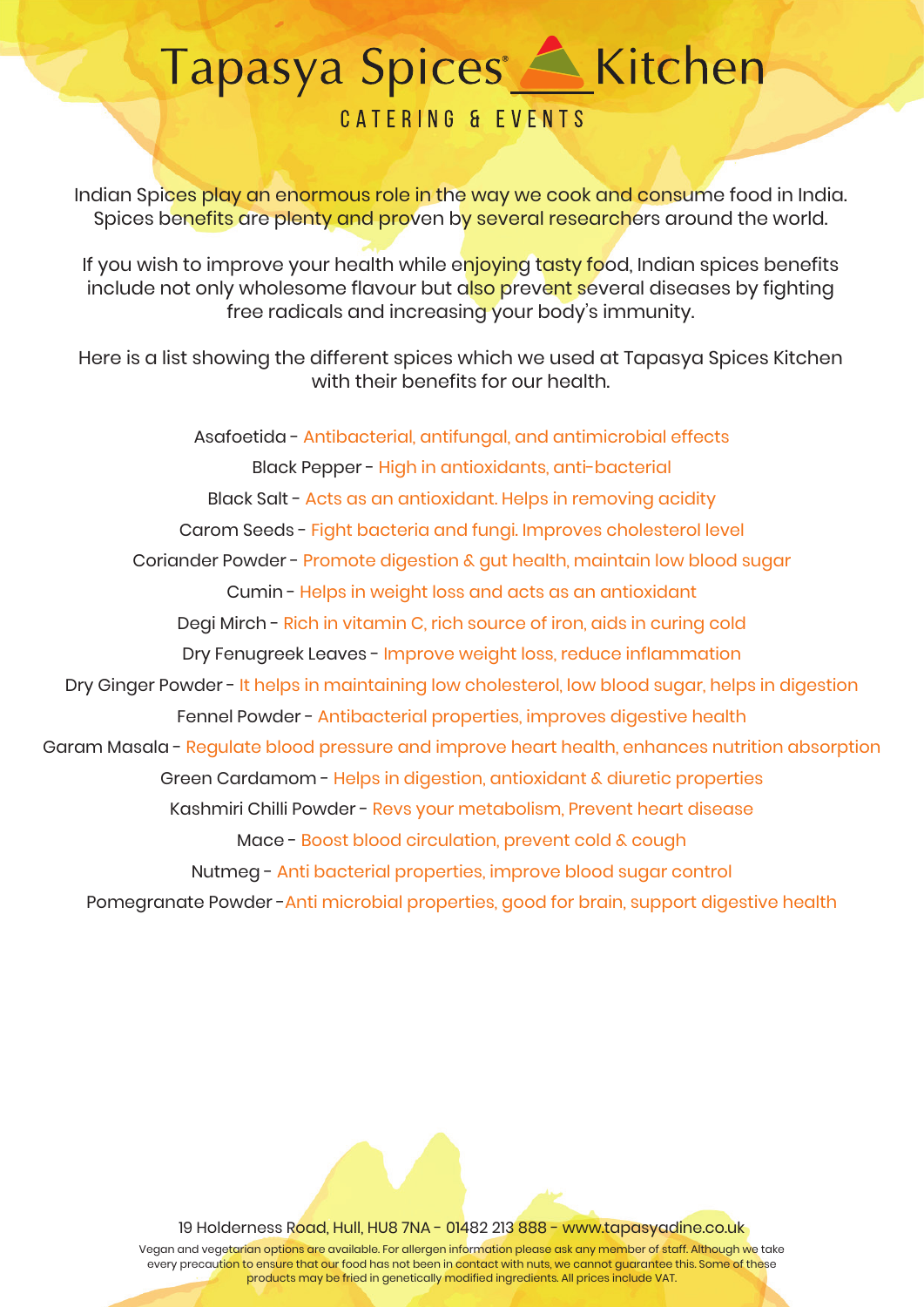# 

**CATERING & EVENTS** 

## Small Bites

Bhalla Papadi (V) **●** £4.50 Soft lentil dumplings, Greek yoghurt, tamarind, papadi, mint chutney & Tapasya roasted cumin

Aloo Dal Matar Ki Tikki (V) **●** £5.95 Corner street food of India, shallow fried to a crispy, gooey texture, Tapasya dry ginger powder

> Kurkuri Palak Patta Chaat (V) **●** £5.95 Crispy fried spinach fritters, mint, tamarind chutney & Tapasya black salt

#### Shakargandi Chaat (V) **●** £5.95

Lip smacking combination of sweet potatoes & a trio of chutneys with Tapasya cumin powder

#### Punjabi Samosa (V) **●** £4.95

Ever popular puffed triangles filed with spiced up mashed potatoes peas, Tapasya dry pomegranate seeds

> Onion Bhazia (V) **●** £4.95 All-time favourite of sliced onions and gram flour, Tapasya Carom Seeds

Kooti Mirch Ka Paneer Tikka (V) **●** £6.95 Tandoori paneer with bell peppers & Tapasya crushed chillies

Paneer Pukhtan (V) **●** £6.95 Tandoori paneer stuffed with raisins, hint of Tapasya fennel powder

19 Holderness Road, Hull, HU8 7NA - 01482 213 888 - www.tapasyadine.co.uk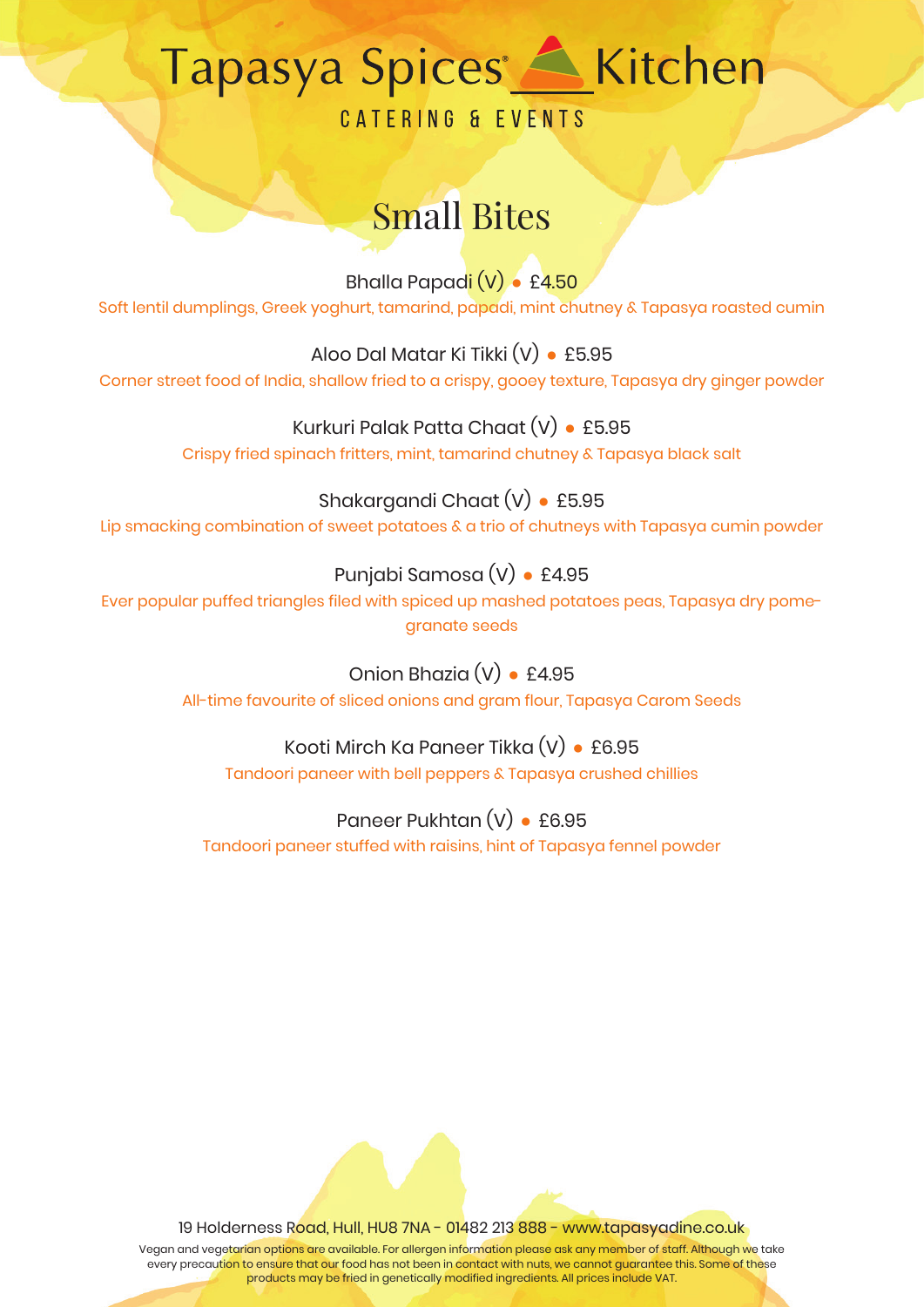CATERING & EVENTS

## Small Bites

Murgh Malai Tikka **●** £6.95

Tandoori glazed grain fed chicken breast with soft cheese, Tapasya green cardamom & mace

#### Chicken Tikka **●** £6.95

Grain fed chicken tikka marinated with Tapasya Degi Mirch, tandoori spices & green chutney

#### Lehsooni Tandoori Tangri **●** £6.95

Chicken drumstick infused with garlic &Tapasya turmeric

#### Lamb Gilafi Seekh **●** £6.95

Fine quality lamb mince rolls, Tapasya coriander powder, studded with onions roasted in tandoor

#### Tandoori Lamb Chops **●** £9.95

Yorkshire lamb chops infused with Tapasya Fenugreek grilled to perfection in oven

### Fish Koliwada **●** £7.95

Crispy deep-fried tilapia, Tapasya Degi Mirch with mint sauce

#### Jaitooni Jheenga **●** £9.95

King prawns marinated with Tapasya turmeric and olive oil

19 Holderness Road, Hull, HU8 7NA - 01482 213 888 - www.tapasyadine.co.uk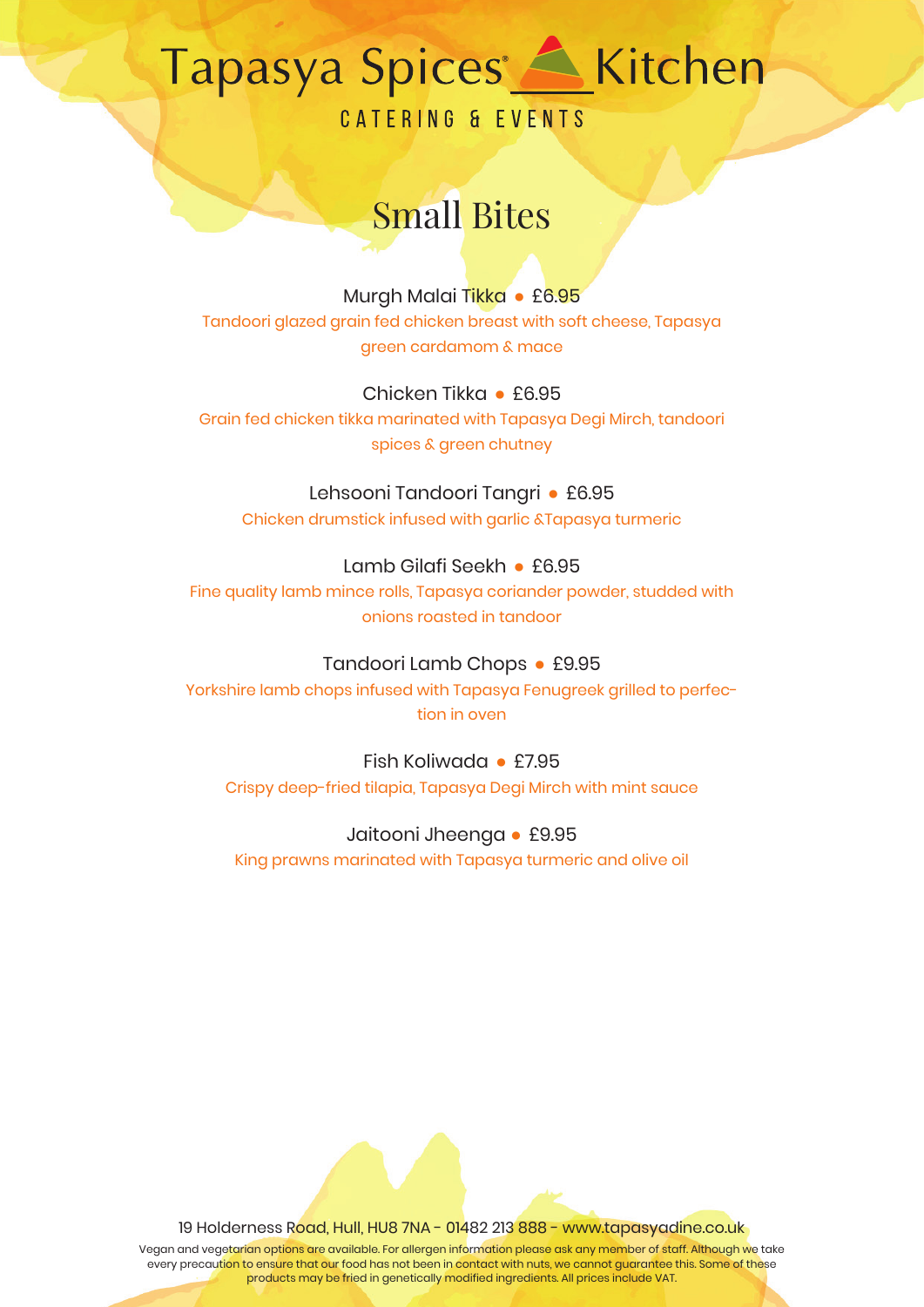**CATERING & EVENTS** 

## Grilled Mains

#### Murg Malai Tikka **●** £11.95

Tandoori glazed grain fed chicken breast with soft cheese, Tapasya green cardamom & mace

#### Chicken Tikka **●** £11.95

 Grain fed chicken tikka marinated with Tapasya Degi Mirch, tandoori spices & green chutney

#### Tandoori Lamb Chops **●** £16.95

Yorkshire lamb chops infused with Tapasya Fenugreek grilled to perfection in oven

#### Mix Grill **●** £18.95

Assortment of juicy seekh kabab, chicken tikka, lamb chops & prawns

### Curry Mains

Butter Chicken **●** £10.95 Grain fed chicken tikka simmered in rich tomato & Tapasya fenugreek sauce

Karahi Chicken **●** £11.95

Flavourful boneless chicken thigh in crushed coriander & Tapasya fennel seeds

Chicken Korma **●** £11.95

Chicken cooked in mildly Tapasya spiced almond-based gravy with coconut flavour

Methi Murgh **●** £11.95

Chicken thigh, fresh fenugreek, onion tomato masala, Tapasya yellow chilli powder

Railway Lamb **●** £12.95

Authentic Lamb curry done with Tapasya dry ginger & fennel seed powder

19 Holderness Road, Hull, HU8 7NA - 01482 213 888 - www.tapasyadine.co.uk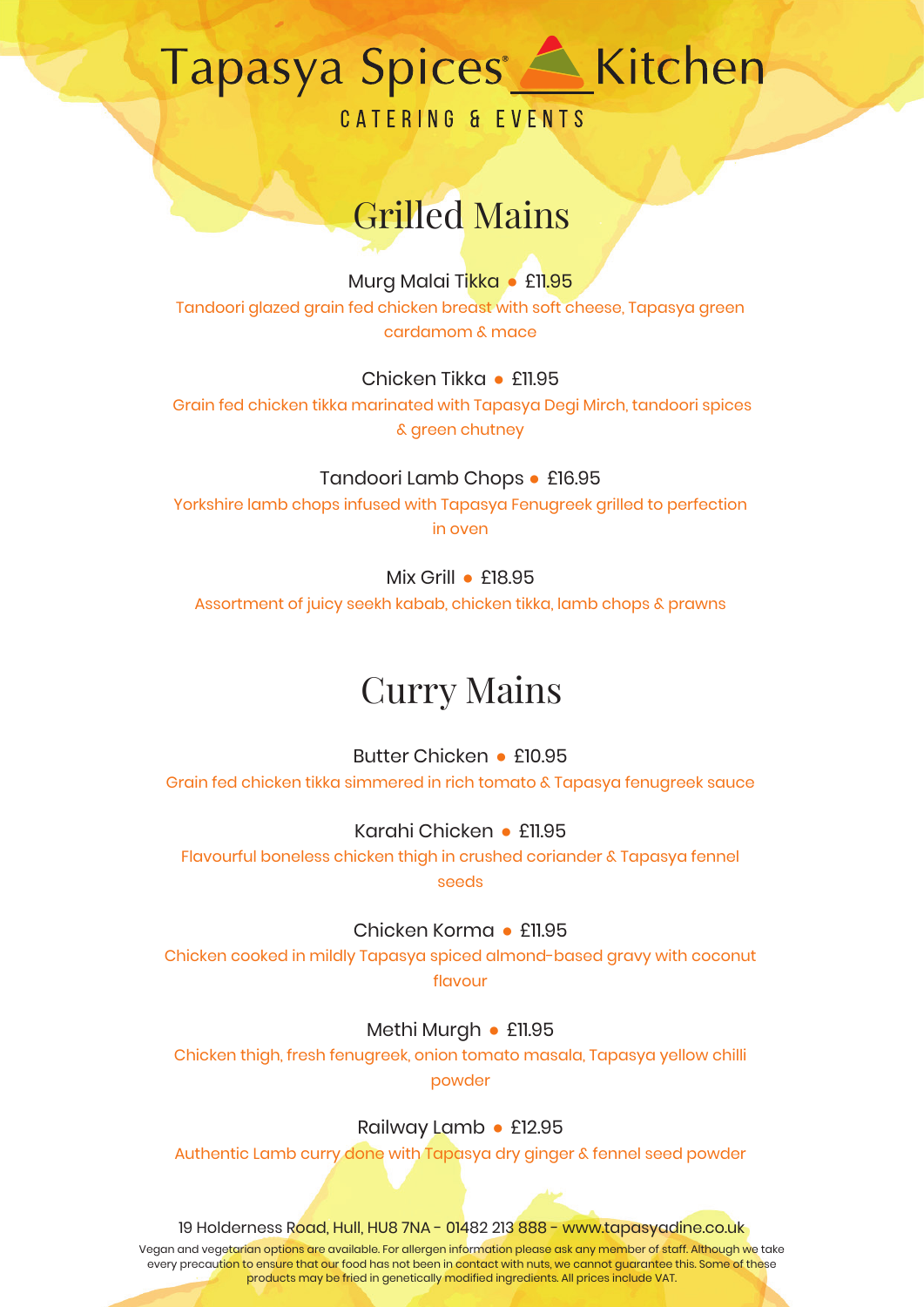**CATERING & EVENTS** 

## Curry Mains

Saag Gosht **●** £12.95 Lamb curry with blended spinach, fenugreek leaves & Tapasya Nutmeg

Lamb Almond Korma **●** £12.95 Diced Lamb, saffron, Tapasya green cardamom, almond curry with fresh cream & flakes

Coconut Fish Curry **●** £12.95 Tilapia Fish tempered with curry leaves, mustard & Tapasya fennel powder

Home Style Fish Curry **●** £12.95 Fish curry simmered in Tapasya whole garam masala and onion tomato masala

Chettinad Prawn Curry **●** £14.95 Black tiger prawns simmered in Tapasya mustard & coconut masala

## Vegetarian Mains

Paneer Methi Chaman (V) **●** £10.95 Cubes of paneer with Tapasya fenugreek & onion tomato masala

Palak Paneer (V) **●** £10.95 Cubes of Paneer, Tapasya nutmeg , garlic & cumin tempered blended spinach

Paneer Makhani (V) **●** £10.95 Paneer tossed in makhni sauce & Tapasya fenugreek powder

Malai Kofta (V) **●** £11.95 Paneer dumpling, Tapasya green cardamom in creamy rich sauce

Beetroot Foogath Kofta (V) **●** £11.95 Beetroot Foogath dumpling, Tapasya mustard seeds and coconut sauce

19 Holderness Road, Hull, HU8 7NA - 01482 213 888 - www.tapasyadine.co.uk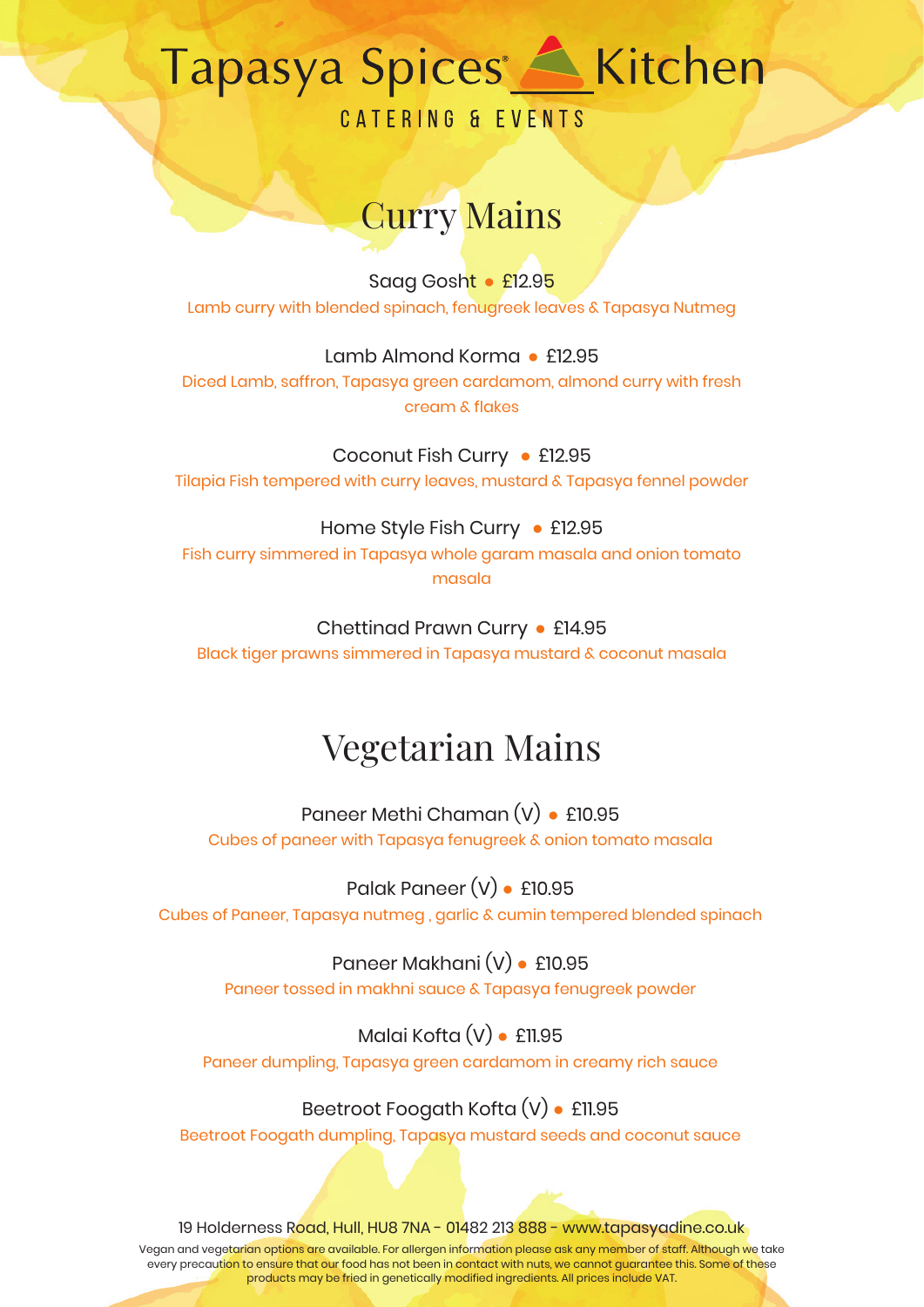# 

**CATERING & EVENTS** 

## Vegetarian Mains

Gobhi Chaman (V) **●** £8.95 Fried cauliflower tempered with garlic, yellow chilli & Tapasya fenugreek

Bhindi Nayantara (V) **●** £8.95 Okra tossed with cumin & onion tomato masala finished with Tapasya dry mango powder

> Malai Broccoli (V) **●** £9.95 Tandoori malai broccoli, Tapasya green cardamom, Lababdar gravy

Seasonal Mix Vegetables (V) **●** £9.95 Seasonal vegetables tempered with garlic, Tapasya cumin & onion tomato masala

Amritsari Choley (V) **●** £7.95 Chickpeas in popular northern Indian style with Tapasya pomegranate seed powder

Choley Bhature (V) **●** £11.95 A Popular Punjabi dish of puffed bread & chickpeas, enjoyed in lunch or brunch

Aloo Methi (V) **●** £7.95 Red Potato tempered with chopped garlic & Tapasya fenugreek leaves

Tadka Dal (V) **●** £7.95 Yellow lentils tempered with fresh garlic & Tapasya cumin seeds

Dal Tapasya (V) **●** £7.95 Wholesome black lentil, Tapasya fenugreek finished with fresh cream & butter

19 Holderness Road, Hull, HU8 7NA - 01482 213 888 - www.tapasyadine.co.uk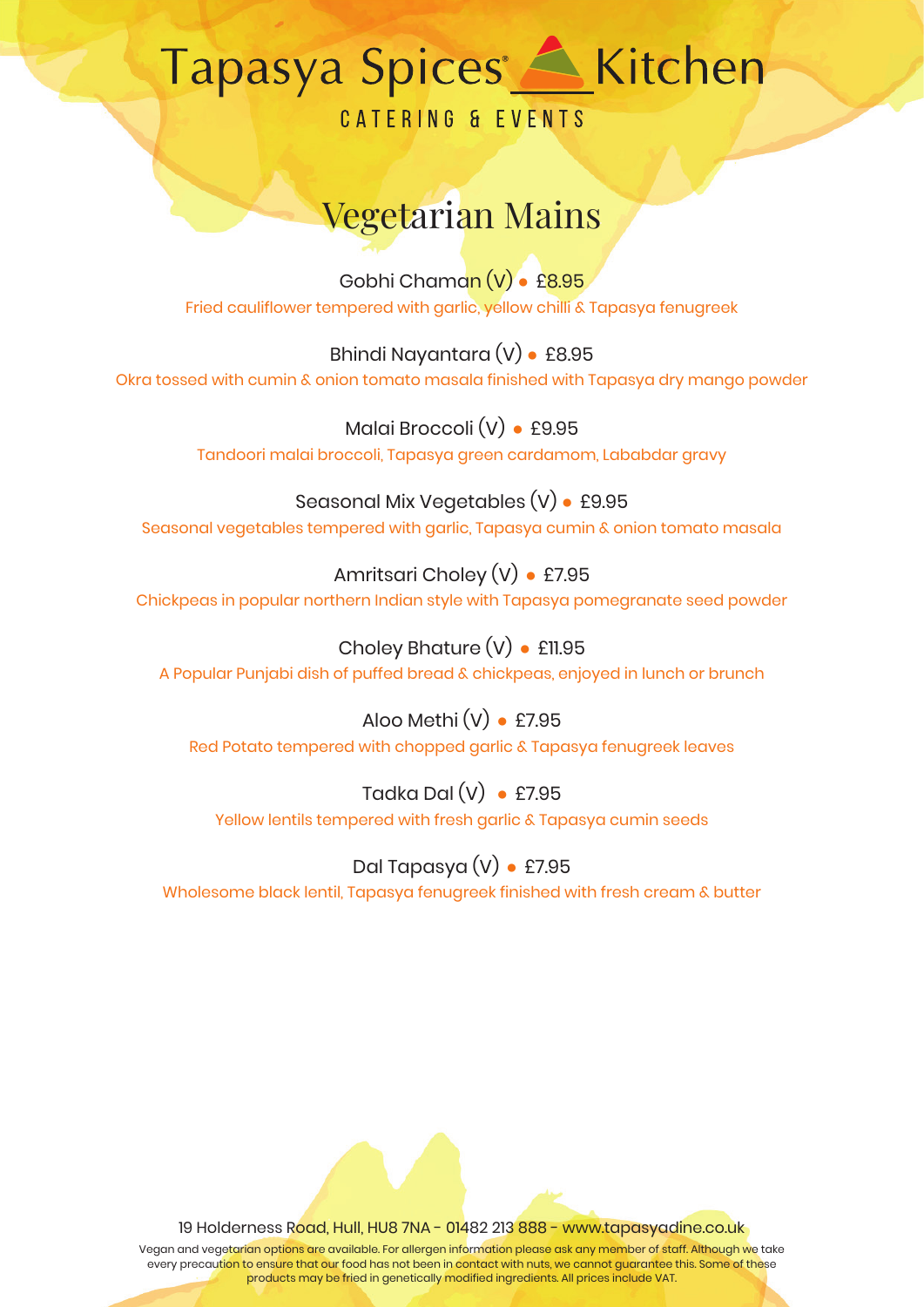**CATERING & EVENTS** 

### Rice Selection

Vegetable Biryani **●** £9.95

Seasonal vegetables with selection of herbs & spices combined with Tapasya basmati rice served with raita

Awadhi Chicken Biryani **●** £11.95

Chicken combined with saffron & herbs infused Tapasya basmati rice served with raita

#### Hyderabadi Lamb Biryani **●** £14.95

Spiced curd marinated lamb cooked with fragrant Tapasya basmati rice served with raita

Andhra Prawn Biryani **●** £15.95

Juicy prawn cooked with aromatic Tapasya basmati rice, served with raita

Steamed Rice **●** £2.50 Pulao Rice **●** £2.95 Mushroom Rice **●** £3.50 Egg Fried Rice **●** £3.50

### Indian Bread Selection

Tandoori Roti **●** £2.25 Plain Naan **●** £2.25 Butter Naan **●** £2.25 Garlic Naan **●** £2.75 Peshawari Naan **●** £3.50 Amritsari Kulcha **●** £3.50 Missi Roti (Gluten Free) **●** £3.50 Cheese Naan **●** £3.95 Keema Naan **●** £3.95

Breadbasket **●** £6.50 Plain naan, tandoori roti, garlic naan

19 Holderness Road, Hull, HU8 7NA - 01482 213 888 - www.tapasyadine.co.uk